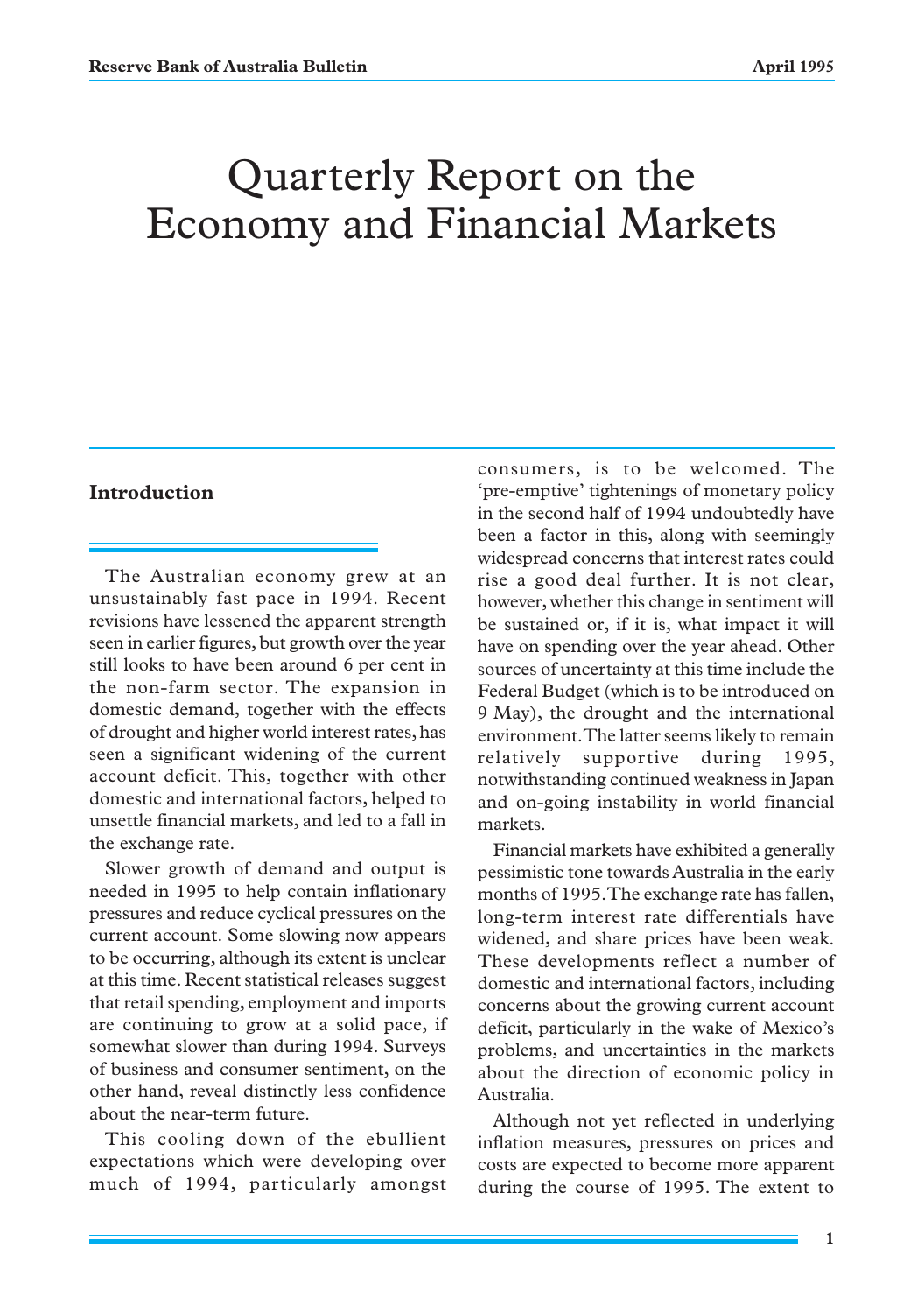which these pressures ease or continue to build will depend a good deal on how quickly growth slows to a more moderate pace. The recent weakness in the Australian dollar, were it to persist for any length of time, would become another source of upward pressure on prices.

No change has been made to cash rates since December. The case for any further adjustment on domestic economic grounds is not clear-cut, given the difficulty at this time of assessing just how quickly growth in spending is likely to slow down. The likelihood of some pick-up in underlying inflationary pressures does mean, however, that monetary policy must remain on guard to see that they do not become entrenched in rising inflationary expectations. Assessing the strength of those pressures, and ensuring an appropriate response to them, is the key focus for monetary policy over the year ahead. Offshore developments, which have the potential to undermine confidence and add to inflationary pressures through major movements in the exchange rate, must also be watched closely.

# **Economic Activity**

Output in the December quarter grew by 0.4 per cent, which was considerably slower than the 1.2 per cent recorded in the September quarter (see Table 1). This

| <b>Table 1: Spending and Output</b><br>(Percentage change)          |                           |                         |                                |
|---------------------------------------------------------------------|---------------------------|-------------------------|--------------------------------|
|                                                                     | <b>Sep</b><br>qtr<br>1994 | qtr<br>1994             | Dec Year to<br>Dec qtr<br>1994 |
| Private final demand*<br><b>GNE</b><br>Non-farm GDP $(A)$<br>GDP(A) | 1.9<br>1.7<br>2.0<br>12   | 0.6<br>1.1<br>0.6<br>04 | 6.5<br>6.6<br>6.1<br>5.0       |

\* Excluding transfers to and from the government sector.

comparison, however, probably overstates the actual slowing; over the year to December, growth was estimated at 5 per cent, compared with a (revised) figure of 5.8 per cent for the year ended September. In the non-farm sector, output is estimated to have risen by 6.1 per cent over the year (see Graph 1). Domestic expenditure rose by 1.1 per cent in the quarter, and by around  $6\frac{1}{2}$  per cent over the year.





The task for policy is to try to engineer a slowdown in the economy which will be sufficient to relieve pressures on costs and import volumes, while maintaining a downward trend in unemployment. The required rate of growth cannot be quantified with any degree of precision, but it is clearly below that recorded during 1994. The available information for the early months of 1995 shows a slowing, but its extent is not clear at this time. Surveys point to a significant decline in general confidence among businesses and consumers, although much of the harder statistical information suggests that growth in demand, while moderating from the strong rates seen in 1994, nonetheless remains quite robust.

# **The household sector**

The national accounts measure of *consumption* for the December quarter was much weaker than suggested by the retail trade data for that quarter. Technical factors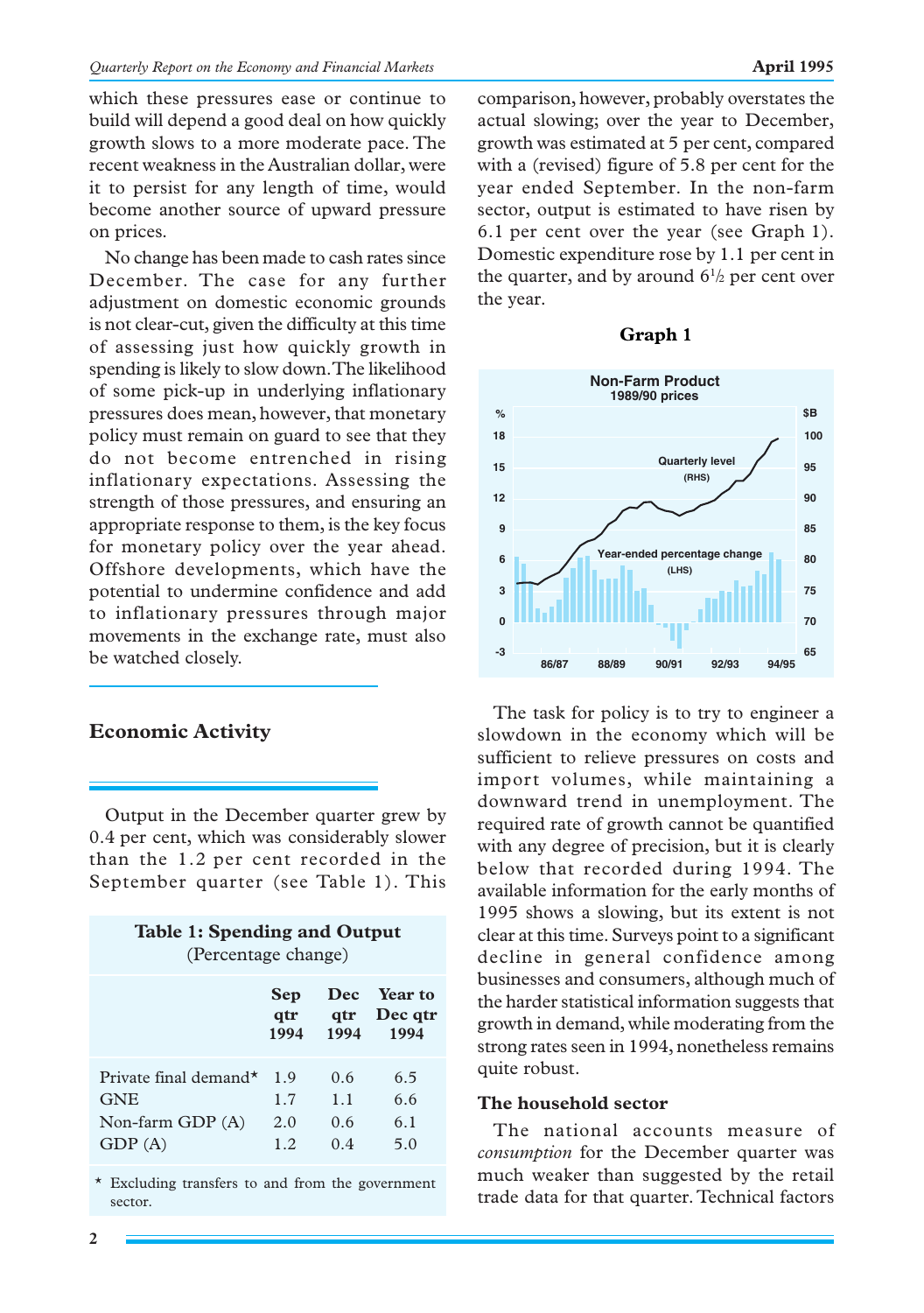#### **Reserve Bank of Australia Bulletin April 1995**

in the seasonal-adjustment process appear to lie behind this difference. Overall, consumer spending looks to have been on a solid upward trend throughout 1994.

Recent indicators suggest that growth continued in the early months of 1995, although perhaps at a slightly slower pace (see Graph 2). *Retail trade* grew by 2.8 per cent in January, after a weak December figure, but fell by 1.0 per cent in February. On average, the value of retail trade in January and February was 1.7 per cent higher than the average for the December quarter. These data seem broadly consistent with earlier reports suggesting that Christmas trading had been the best in recent years (although retailers are



# **Graph 2**

Continued growth in employment and real wages should mean that growth in consumption expenditure over the year ahead will not be constrained by lack of income. One factor that could contribute to a slower growth pattern than in 1994, however, is a deterioration in consumer confidence. From its all-time peak in the middle of last year, the *Westpac-Melbourne Institute*index of consumer sentiment has returned to its long-term average level. In the past, this index has had relatively little predictive power as far as future movements in private consumption are concerned, once factors such as real household disposable income are taken into account. Nevertheless, it seems clear that perceptions of further possible interest rate increases, together with talk of possible tax increases, may have served to make consumers more cautious. The extent to which, under conditions of solid growth in incomes, this cautiousness is translated into lower spending remains to be seen.

The cash flow of households is likely to slow a little as a result of recent increases in interest rates, with a possible dampening effect on consumption. While the household sector has net financial assets, many of these assets are not interest-bearing (for example, shares and some superannuation fund assets). In fact, the household sector overall is a net payer of interest. Rising interest rates therefore mean that households, in aggregate, have less free disposable income, although significant differences exist within the household sector (e.g. retirees as a group are significant receivers of interest).

The cost of servicing a 'typical' new loan at the standard interest rate has risen by about \$110 per month since mortgage rates began to rise last year. The servicing cost relative to income for these new loans would now be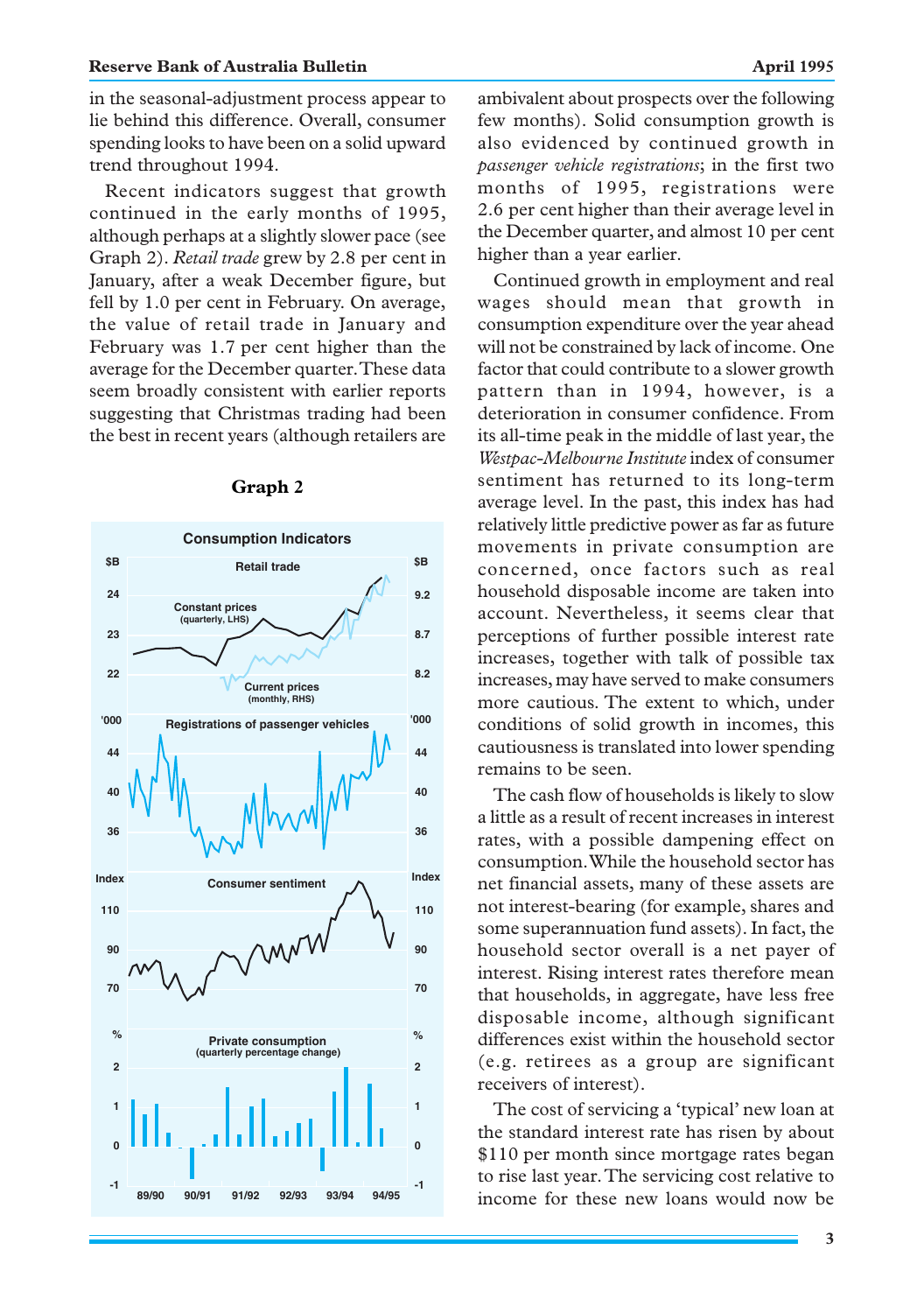close to its average for the past decade, but well below its late 1980s highs. (Some home-buyers with low-start loans may have faced rather larger increases in repayments, but these are the minority of borrowers.) The recent pick-up reflects mostly higher interest rates, but an increased appetite for debt secured by mortgages is also making for an upward trend in servicing costs over time apart from interest rates. For the household sector as a whole, of course, average levels of housing debt are smaller than for recent borrowers and interest costs relative to income are a good deal lower. Graph 3 shows estimates of mortgage servicing costs for new home-buyers, and overall interest flows for the household sector (including unincorporated businesses).

#### **Graph 3**



While there are conflicting signs as to the future strength of consumption, the *housing* sector is clearly slowing. Housing was the first sector to emerge from the downturn of the early 1990s, but recent data indicate that the strong phase of the housing cycle has run its course. For more than two years, the construction of houses has outstripped estimates of underlying demand by a considerable margin. In the three years since the last trough in dwelling commencements, around 500,000 new dwellings have been built (see Graph 4). This is comparable to the total in the long upswing which ended in the mid

1970s, and is rather more than the 200,000-300,000 seen in a 'typical' cycle over the past twenty years or so.

# **Graph 4**



A good leading indicator is *loan approvals*. The value of housing loan approvals for owner-occupation fell by 17.5 per cent in January, offsetting the large rise in December (see Graph 5). Preliminary data suggest that a small fall in approvals occurred in February. Loan approvals are now around 20 per cent lower than the peak levels a year earlier. The slowing has been fairly uniform across the States; in most States, approvals are running 20-30 per cent lower, with the smallest slowing recorded in South Australia (16 per cent). For owner-occupiers, loan approvals for the purchase of established dwellings are falling a little more rapidly than are approvals for the construction of new dwellings. Loan approvals for investors have also peaked, although at this stage a clear downward trend is yet to be seen. Consistent with the fall in loan approvals, growth in the stock of housing credit outstanding has fallen below the very high rates recorded in 1994, although it still grew at an annualised rate of 14 per cent over the three months to February.

Private-sector *dwelling commencements* fell by 4.6 per cent in the December quarter, but remained 3.0 per cent higher than a year earlier. Judging from the data for building approvals, commencements are likely to record a much larger fall in the March quarter.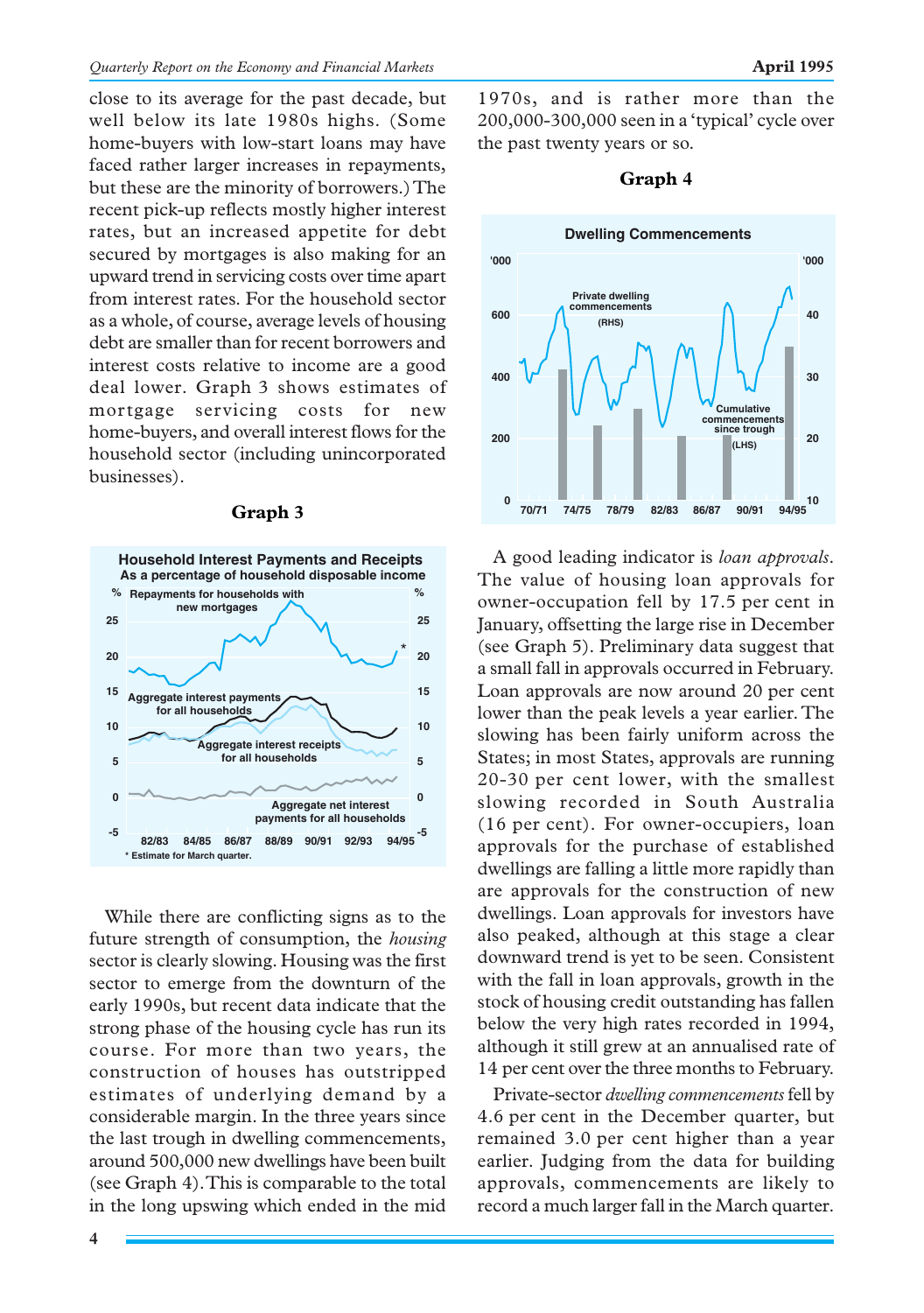

*Local government approvals* were 14 per cent lower in February than a year earlier and 27 per cent below the peak recorded in August 1994. To date, the fall in approvals for houses has exceeded the fall in approvals for medium-density dwellings, although this pattern is unlikely to continue as the surplus of dwellings seems greatest in medium-density housing.

Recent data provide a mixed picture of trends in established *house prices*. The ABS estimates that house prices fell by 0.4 per cent in the December quarter, driven largely by falls in Sydney and Adelaide. Over the year to the December quarter, house prices were 3.4 per cent higher than a year ago; the comparable rise based on the *CBA/HIA* measure is 10.2 per cent.

#### **The business sector**

Business conditions remain broadly favourable. Profitability is high and interest burdens are low, providing a strong basis for investment spending. The ABS December quarter company profits survey showed a small fall in profits, but this followed an unusually large rise of 11.6 per cent in the September quarter (see Graph 6). December quarter profits were nearly 20 per cent higher than a year earlier, with strong gains in all industries except the mining and transport and storage industries. Interim profit results announced in the recent reporting season suggest a continuation of the strong profit performance.





Strong profitability has allowed the corporate sector to continue to fund most of its investment from internally generated funds. Equity raisings remain an important source of finance, although they have declined from their high levels in 1993/94 as share prices have weakened. There still appears to be little appetite for increased debt and, as a result, growth in business credit remains weak. It grew by 0.4 per cent in the three months to February and by 3.3 per cent over the past year.

In the December quarter, *private investment* in plant and equipment rose by around 6 per cent in real terms (abstracting from transfers involving the public sector), to be 32 per cent higher than a year earlier. This figure appears to have been boosted by some large lumpy items but, on any reading, investment has increased rapidly over the past year. Other indicators point to the same conclusion. Domestic production of capital goods has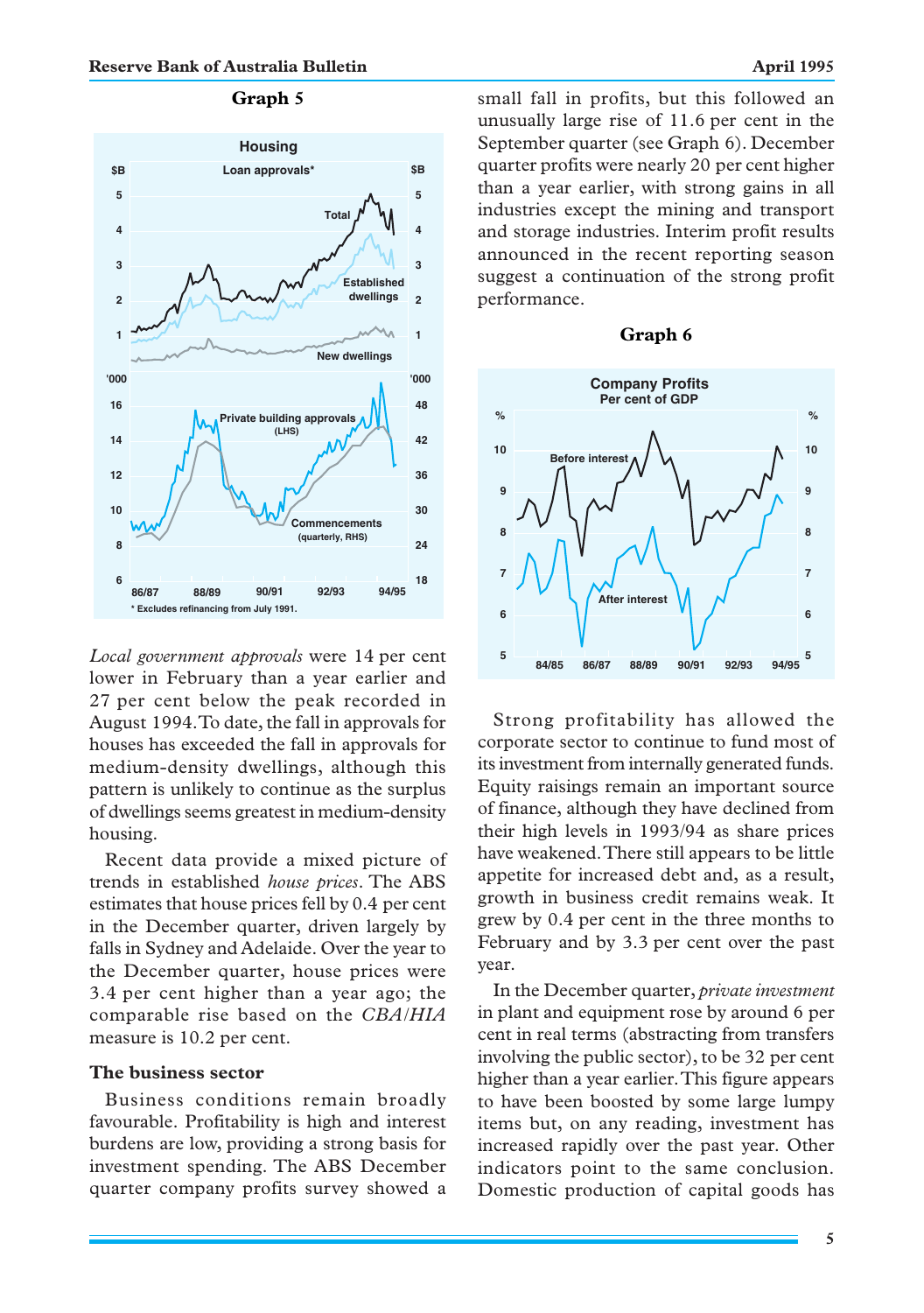been increasing quickly: sales by manufacturers of *industrial machinery and equipment* in the December quarter were 8.2 per cent higher than a year earlier. *Import volumes* for capital goods rose by 7 per cent in the December quarter; in 'underlying' terms (i.e. excluding civil aircraft and other lumpy items) they rose by 2 per cent. On either measure, investment imports were 37 per cent higher than in the corresponding period last year (see Graph 7).

#### **Graph 7**



Of the recent data on investment, the weakest has been the December quarter *capital expenditure survey*, which reported both the fifth reading of planned investment for 1994/95 and the first reading of investment plans for 1995/96. The latter was 2 per cent higher than the corresponding estimate for 1994/95, and consisted of a 3.4 per cent increase for equipment investment, partly offset by a small fall in expenditure on buildings.

Investment is one area where business survey data suggest a reasonably positive outlook. In the March quarter *ACCI-Westpac* survey, a net balance of 25 per cent of manufacturers expected to increase their equipment investment over the year ahead. While this represents a slight fall from recent peaks, it suggests that investment growth will remain strong in 1995, even if not as strong as in 1994. This investment will help to underpin further increases in output and exports.

#### **Graph 8**



#### **The public sector**

The government's mid-year review of the 1994/95 Commonwealth Budget shows that the estimated budget deficit has widened from \$11.7 billion to \$12.3 billion. Stronger growth has worked to reduce the deficit, but this has been more than offset by discretionary policy changes and, more significantly, the delayed sale of a number of government assets, including the government's remaining 75 per cent share of Qantas. Excluding asset sales and repayments of State government debt, the deficit is expected to fall from \$17.0 billion (4.0 per cent of GDP) in 1993/94 to \$14.1 billion (3.1 per cent of GDP) in  $1994/95 - $1.8$  billion less than was projected at the time of the last Budget. Significantly higher income tax collections, the result of stronger economic and employment growth, account for all this improvement.

#### **The rural sector**

Some formerly drought-affected regions of northern, central and eastern Australia have received good rains over recent months, but substantial areas remain drought-declared. The area of NSW that is drought-declared has fallen from 98 per cent to 60 per cent; while in Queensland, the fall has been from 51 per cent to 46 per cent.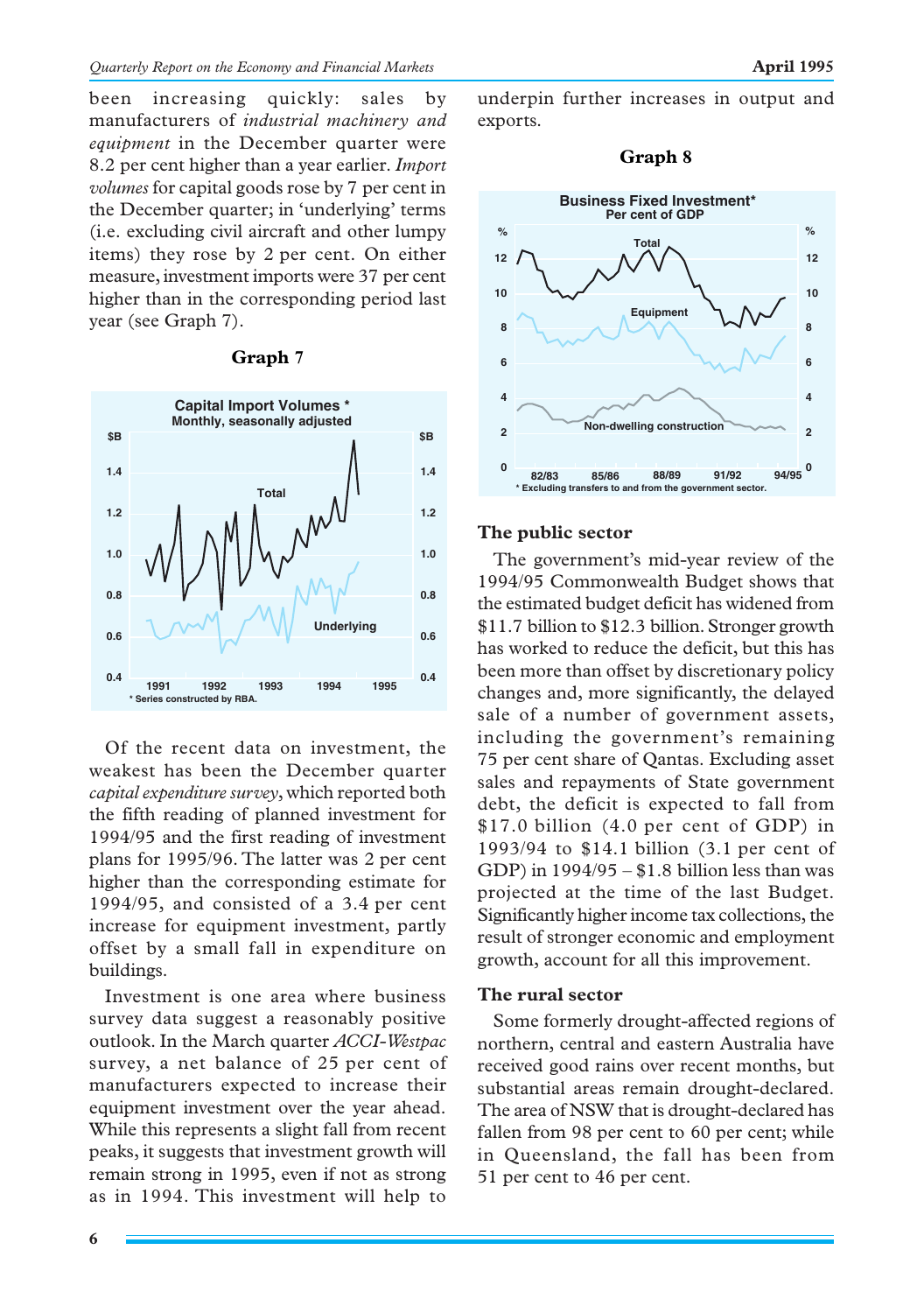#### **Reserve Bank of Australia Bulletin April 1995**

The Australian Bureau of Agricultural and Resource Economics (ABARE) estimates that the value of *farm production* will fall by around 4 per cent in 1994/95, with increased prices more than offset by lower volumes. The outlook for crop production, which accounts for about 27 per cent of total farm output and has suffered severely from the drought, has improved: summer crop production of cotton, coarse grains and oilseeds is forecast to be 2.9 million tonnes, only slightly below the 3.0 million tonnes recorded in 1993/94. The value of farm production is forecast to rise by 10 per cent in 1995/96, largely on the back of projected improvements in seasonal conditions and resultant increases in volumes. Rural commodity prices are expected to increase slightly.

# **External Developments**

Economic conditions abroad are still broadly favourable for Australia, notwithstanding a couple of unfavourable developments in recent months. Commodity prices have reversed some of their earlier rises, prompted in large part by the perception that growth in the US economy was slowing. The Japanese recovery remains weak. At the same time, growth in Europe appears to be strengthening and in non-Japan Asia quite buoyant growth has been sustained. Strong domestic demand in Australia, however, has kept imports rising. With investment surging and domestic saving weak, the current account deficit has remained large over recent months.

#### **The international economy**

Growth in the G7 economies in the December quarter was estimated to be 0.7 per cent, bringing total growth for 1994 to about 3 per cent. A similar increase is forecast for 1995. Growth in Australia's major trading partners has been considerably stronger than this, at over 4 per cent, because of on-going strong growth in South-East Asia (see Graph 9).



**Graph 9**

In the *United States*, annualised growth in GDP in the December quarter was 5 per cent, well above what is generally viewed as the long-term sustainable rate. Capacity utilisation is at its highest point in almost fifteen years and the labour market also continues to tighten – the unemployment rate fell to 5.4 per cent in February (see Graph 10). Despite these developments, there are no clear signs at this stage of any acceleration in the inflation rate. Consumer price inflation remains fairly steady, at around 3 per cent, helped by the absence of strong wage pressures and improvements in productivity, which have restrained the growth in unit labour costs.

Signs of a slowing in the pace of growth include recent falls in housing starts, weakening orders for durable goods and soft retail sales data. On the other hand, industrial production rose by 2.1 per cent in the three months to February, to be 6 per cent higher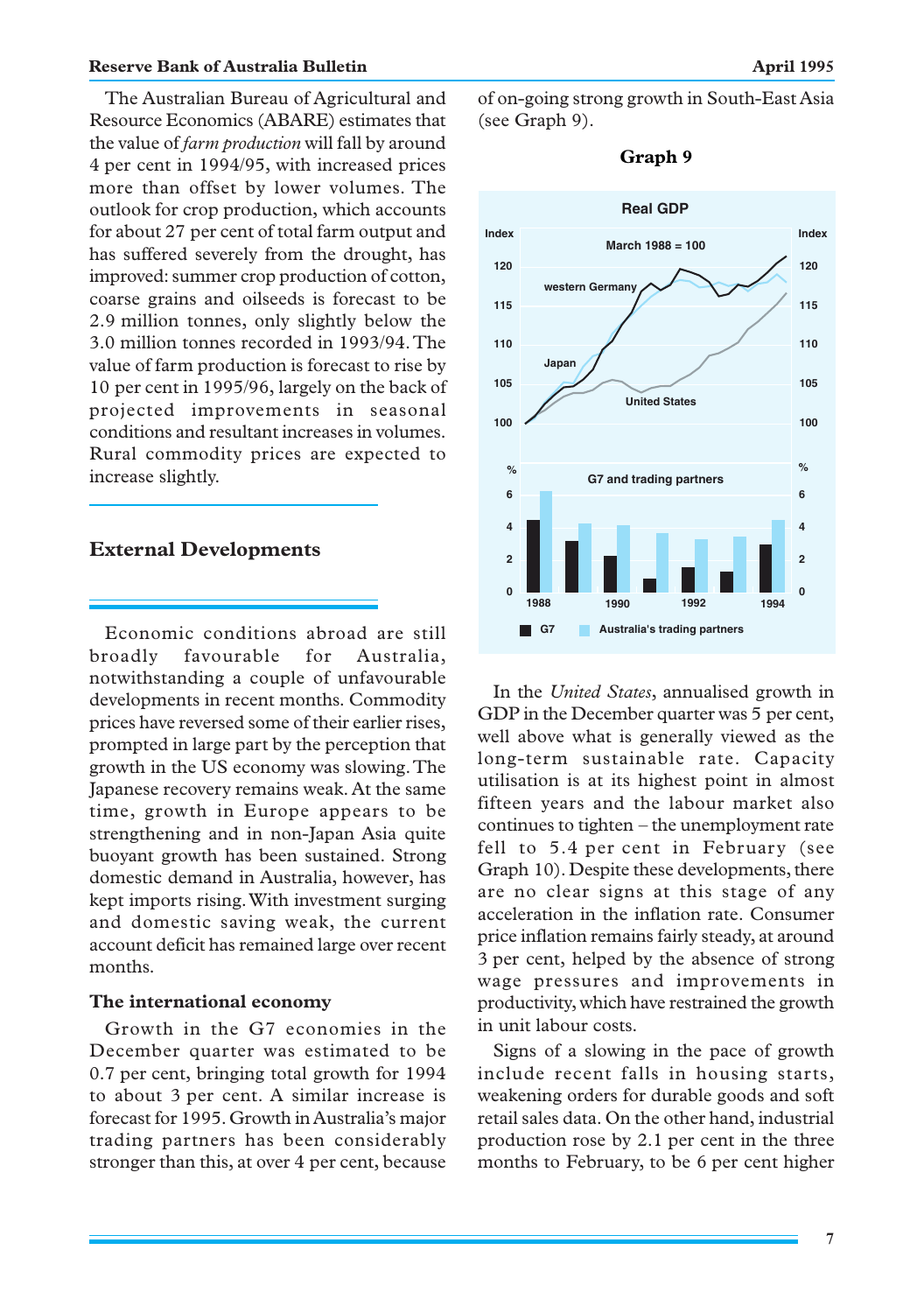

than a year earlier and employment growth has continued to be quite strong.

Past cyclical experience suggests that a more significant slowing is needed soon if underlying inflation is to be constrained. To this end, the Federal Reserve tightened monetary policy a notch further on 1 February, lifting the Federal funds rate by 0.5 of a percentage point to 6 per cent.

In *Japan*, the recovery has yet to show any strength. Real GDP fell by 0.9 per cent in the December quarter, reversing the strong growth recorded in the September quarter; a sharp fall in housing investment, combined with weak private consumption and net export demand, were responsible for the fall. The industrial sector appears to be faring better, with industrial production rising by 1.1 per cent in the three months to February, to be 7 per cent higher than a year earlier. The Bank of Japan's February *Tankan* survey indicated that business sentiment is continuing to improve from its cyclical low in November 1993, but still remains weak (see Graph 11).



#### **Graph 11**

The continuing strength of the yen and the disruption associated with the Kobe earthquake will work against any quick pick-up in growth. With the yen rising sharply, and share prices falling further, the Bank of Japan lowered overnight call rates by 0.5 of a percentage point at the end of March and in early April.

Estimates of the earthquake damage have ranged widely, with some as high as US\$80 to US\$100 billion, or about 2 per cent of Japan's annual GDP. Economic activity, particularly shipping, was significantly disrupted as a result of the earthquake. Disruptions to productive capacity and to normal consumer behaviour in the quake-affected region could continue for some months, slowing the growth of the Japanese economy. In the slightly longer term, the process of rebuilding can be expected to be expansionary. Medium-term prospects for Japanese fixed investment spending – a major element missing from the recovery so far – could therefore be improved slightly as a result of the quake.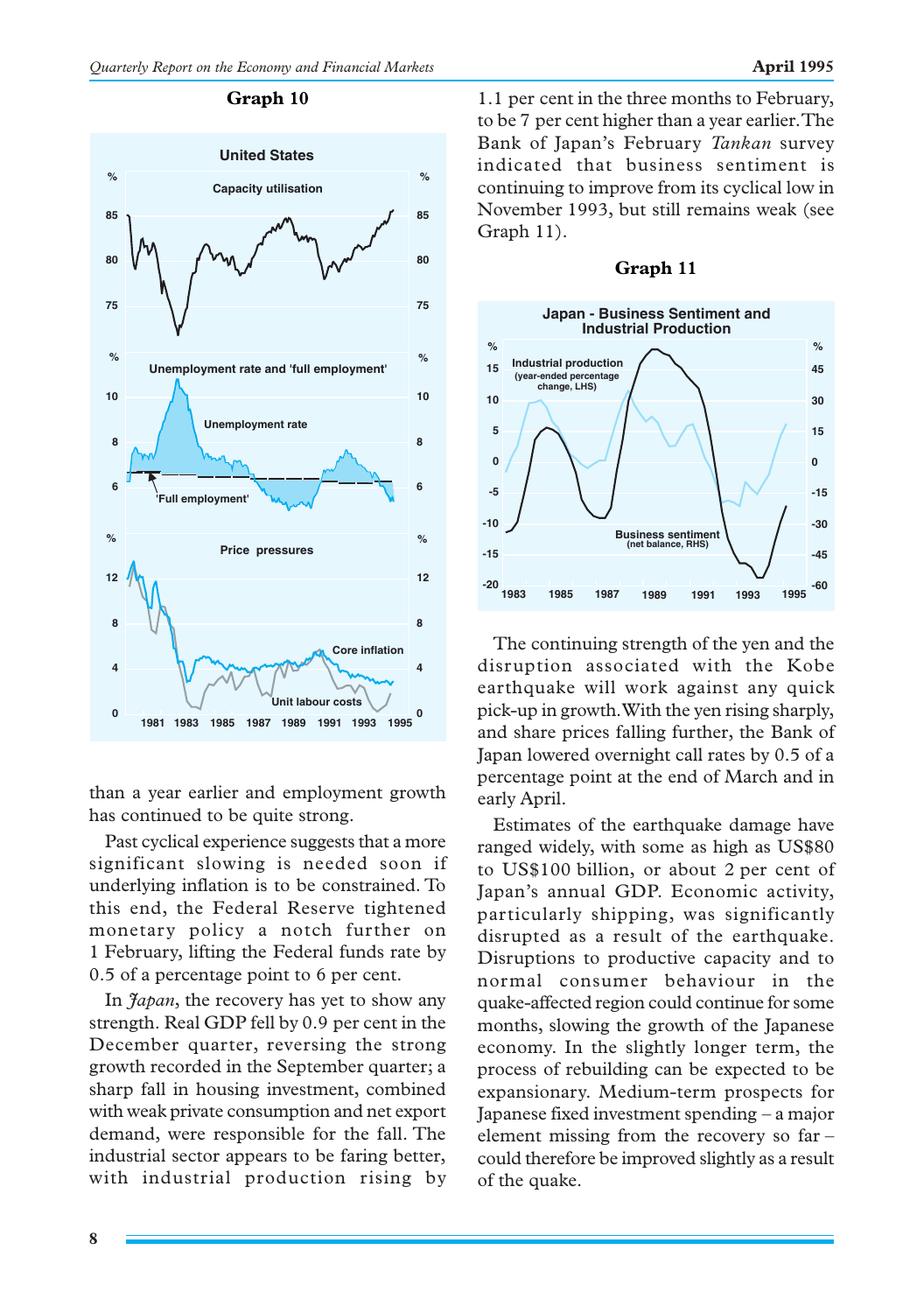*South-East Asian* economies continue to grow at a robust pace. Consumer price inflation accelerated in most countries in 1994, although early data for 1995 suggest that some of these pressures may be easing (for further details see Table 2). Rapid growth has been supported by strong export performances, particularly in trade with the US. In *China*, recent industrial production data suggest that the pace of economic growth is slowing, albeit from a high level. Inflation in China remains high.

In *continental Europe*, the recovery is proceeding more strongly, particularly in western *Germany*, where growth continues to be driven by net exports and construction spending. Real GDP increased by 0.7 per cent in the December quarter to be 3.3 per cent higher than a year earlier. The unemployment rate fell to 8.1 per cent in February and the number of job vacancies rose to its highest level since the end of 1992. While consumer price inflation is currently running at around 21 /2 per cent, recent wage outcomes could have an adverse impact down the track: wage negotiations in a number of key industries have produced wage outcomes for 1995 in the vicinity of 4 per cent, although the effective cost increase to employers in the engineering industry will be closer to 6 per cent, given the shortening in the working week that is involved. At present, however, the strengthening deutschemark is helping to contain price pressures, and the Bundesbank eased monetary policy slightly in late March.

In the *United Kingdom*, GDP grew by 4 per cent over the past year, increasing the risk that inflation – currently about  $2^{1/2}$  per cent in underlying terms – could rise over the year ahead. Monetary policy was tightened on 2 February, with a lift in short-term interest rates of 0.5 of a percentage point. Monetary policy was also tightened in *Sweden*, *Ireland* and *Italy* during the quarter, while *Austria*, *the Netherlands*, *Belgium* and *Switzerland* followed the Bundesbank easing.

The picture on *commodity prices* is mixed. When measured in US dollars or Australian dollars, they continued to rise in the March quarter, although part of the rise reflected the weakness of those two currencies (see Graph 12). When measured in SDRs, they fell in February and March, but part of that fall was attributable to the exceptional strength of the yen and deutschemark. Over the long run, the best measure of commodity prices is that based on SDRs because it is an average of different exchange rates. In a short period of two or three months, however, and particularly when there is a major divergence

| ole 21 oelected mechanik manedicts<br>(Percentage change over year to period shown) |      |      |        |                |
|-------------------------------------------------------------------------------------|------|------|--------|----------------|
|                                                                                     | 1993 | 1994 | Latest |                |
| <b>GDP</b> Growth                                                                   |      |      |        |                |
| South Korea                                                                         | 5.8  | 8.4  | 9.3    | (Dec qtr 1994) |
| Taiwan                                                                              | 6.3  | 6.5  | 7.0    | (Dec qtr 1994) |
| Singapore                                                                           | 10.1 | 10.1 | 8.3    | (Dec qtr 1994) |
| Malaysia                                                                            | 8.3  | 8.7  | n.a.   |                |
| China                                                                               | 13.4 | 11.8 | n.a.   |                |
| <b>Consumer Prices</b>                                                              |      |      |        |                |
| South Korea                                                                         | 4.8  | 6.3  | 4.7    | (March)        |
| Taiwan                                                                              | 2.9  | 4.1  | 4.3    | (Jan/Feb)      |
| Singapore                                                                           | 2.4  | 3.6  | 3.4    | (Jan)          |
| Malaysia                                                                            | 3.6  | 3.7  | 3.0    | (Jan/Feb)      |
| Thailand                                                                            | 3.3  | 5.0  | 4.8    | (Jan/Feb)      |
| China                                                                               | 19.6 | 24.7 | 22.5   | (Jan)          |

**Table 2: Selected Economic Indicators – Asia**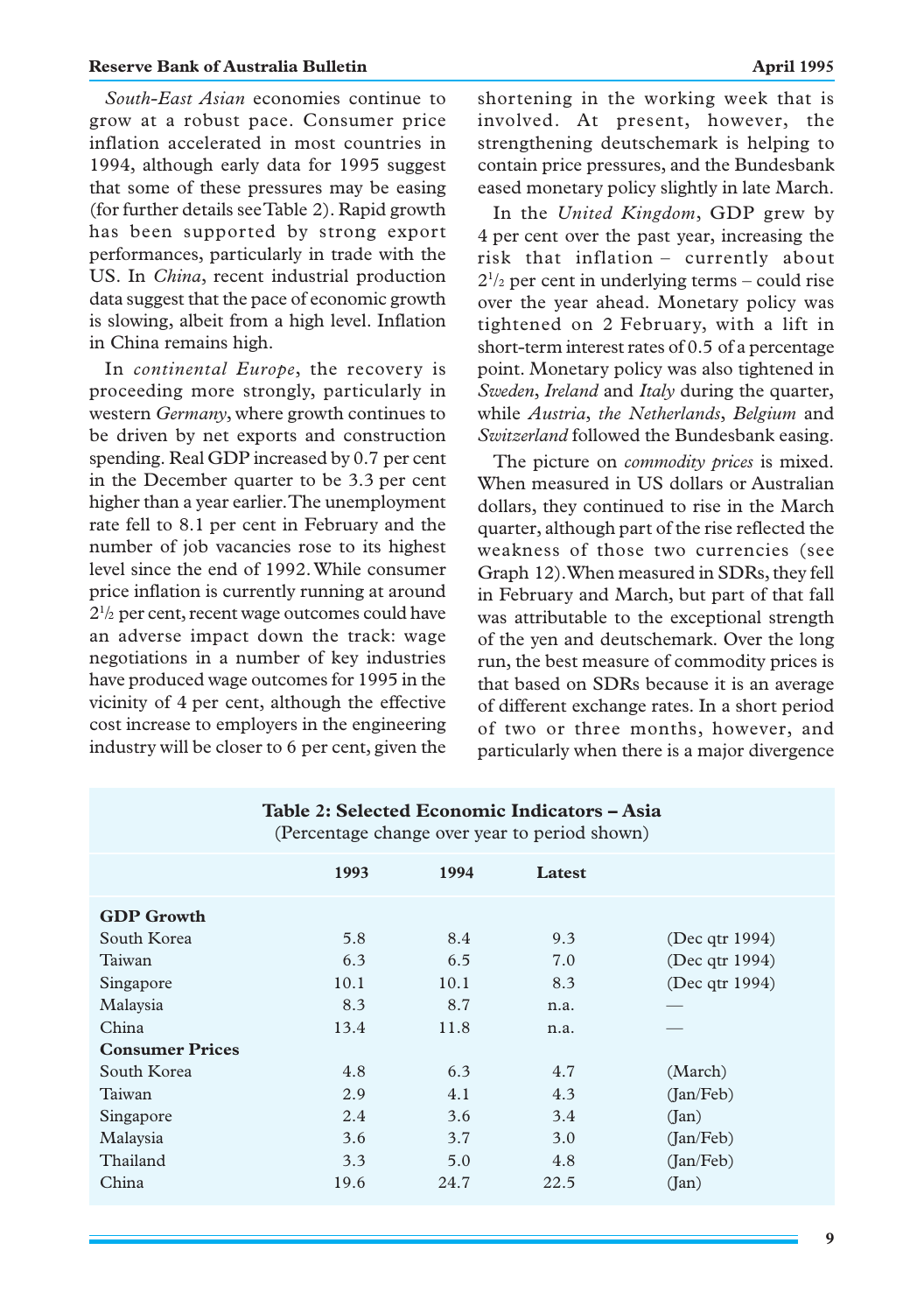between the US dollar and the SDR, the measure based on the US dollar is likely to be more meaningful, given that it is the currency in which most contracts are denominated.



#### **Graph 12**

Within this overall picture, considerable diversity existed among groups of commodities (see Graph 13). Metal prices fell noticeably in the second half of January and have shown only a small recovery since. The fall in metal prices coincided with the release of data which suggested a slowing in the US economy. On the other hand, wool prices have remained firm in the March quarter, with the Eastern Market Indicator averaging 833 cents per kg in March, a rise of 8.3 per cent through the quarter and nearly 50 per cent higher than a year ago. Negotiations with overseas customers for bulk commodities have been taking place. In the case of iron ore, Australian producers have achieved an increase of around 7 per cent with the Japanese steel mills for the 1995 contract year beginning 1 April. Coal negotiations with Japan are still underway; European customers have agreed recently to a price increase of around 12 per cent.

Australia's *terms of trade* rose by 2.4 per cent in the December quarter and by 3.9 per cent over the year to December. This rise is likely to have been halted in the March quarter, given the recent decline in commodity prices. In the medium term, assuming reasonable world growth, underlying demand for commodities should remain firm. This would



lend support to Australia's terms of trade, which remain historically low at this time.

#### **The balance of payments**

The *current account deficit* has continued to widen in recent months. In the three months to February, it averaged \$2.3 billion, up from \$2.1 billion in the previous three months and almost double the level of a year earlier. The widening of the deficit reflects a deterioration in the goods and services balance, and strong growth in the net income deficit (see Graph 14).





On the back of robust domestic demand, *import* volumes grew by 3.4 per cent over the December quarter, to be 20.3 per cent higher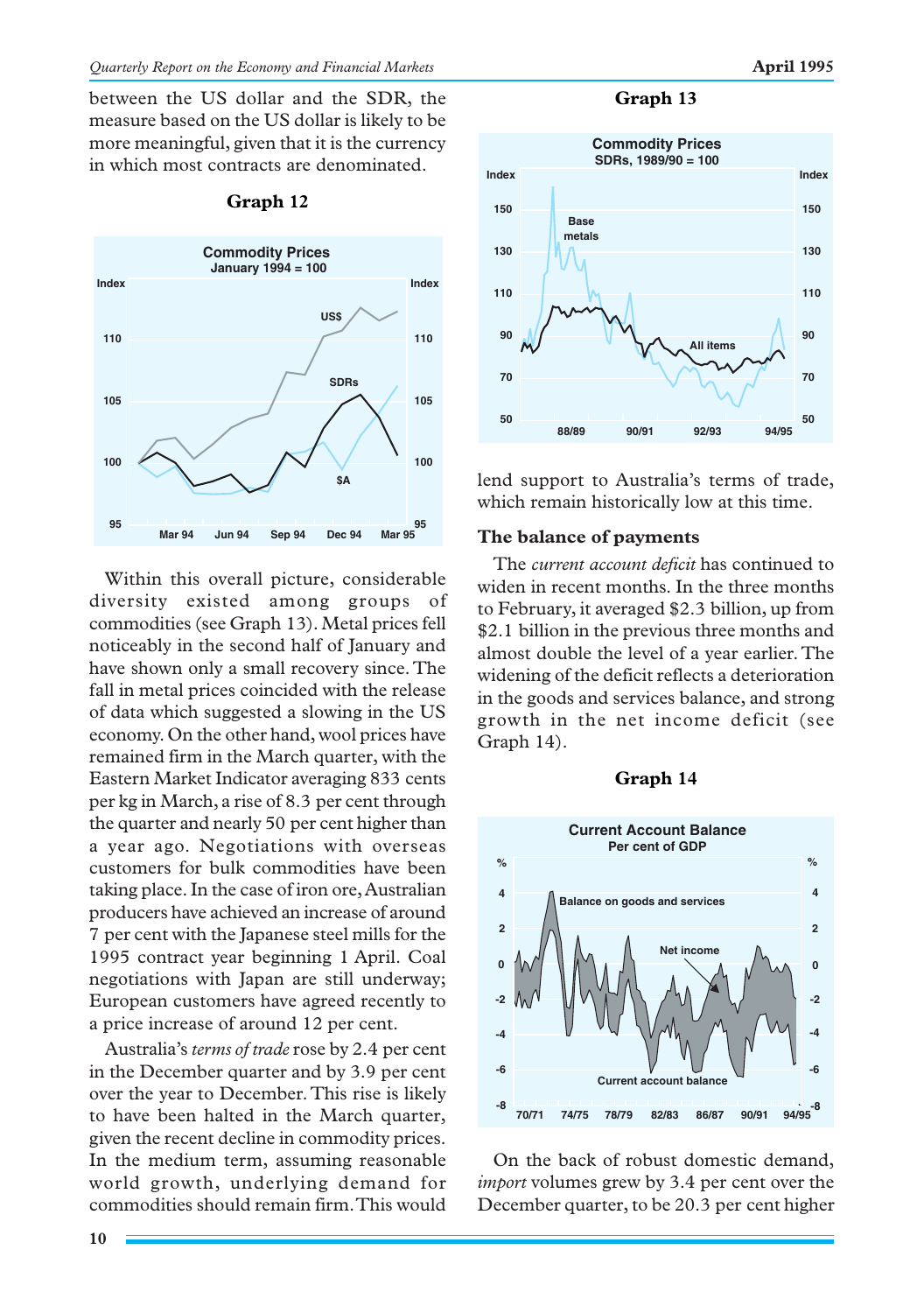#### **Reserve Bank of Australia Bulletin April 1995**

than a year ago. Imports of capital goods have been the fastest growing component, reflecting the strong growth in investment in plant and equipment. Strong demand for imports has continued into 1995, with the value of imports rising by 4.1 per cent in the three months to February (see Graph 15).



**Graph 15**

By comparison, *export* volumes were much weaker in the December quarter, rising by 0.4 per cent over the quarter and by 4.5 per cent over the year to December. Rises in the December quarter included resource-based exports (3.3 per cent), manufactures (1.8 per cent) and service exports (2.7 per cent), but rural exports fell by 7 per cent, largely as a result of the drought; cereal exports were hardest hit, falling by 36 per cent in the quarter. While data for the first two months of 1995 point to a modest pick-up, the drought will continue to restrain overall growth in exports for some months to come.

Some of the widening of the current account over recent months can be attributed to once-off factors but, at a more fundamental level, large on-going current account deficits reflect the strong growth of the Australian economy and the widening gap between domestic savings and investment. In a structural sense, only limited progress has been made in closing this gap over the past decade. As noted earlier, Australia needs strong investment growth to underpin sustainable non-inflationary growth, so the solution to reducing the current account deficit has to be found on the savings side.

The flow-through of the large monthly current account numbers to Australia's net foreign debt and liability positions so far has been muted, mainly because of the valuation effects flowing from the appreciation of the Australian dollar last year. The stock of *net foreign debt* rose slightly to \$162.3 billion in December, or 36.7 per cent of GDP, the first rise since the September quarter 1993. This rise masks divergent trends in the public and private sectors (see Graph 16). The private sector has continued to run-down debt owed abroad. On the other hand, the public sector's net foreign debt position has increased quite sharply, due largely to increased purchases of government securities by non-residents. In the December quarter, Australia's *net foreign liabilities* fell by \$5.1 billion to \$241.2 billion (54.5 per cent of GDP).

#### **Graph 16**



# **Inflation Trends and Prospects**

# **Recent price data**

Over the year to December, the Treasury's measure of *underlying inflation* was 2.1 per cent (see Graph 17). This extended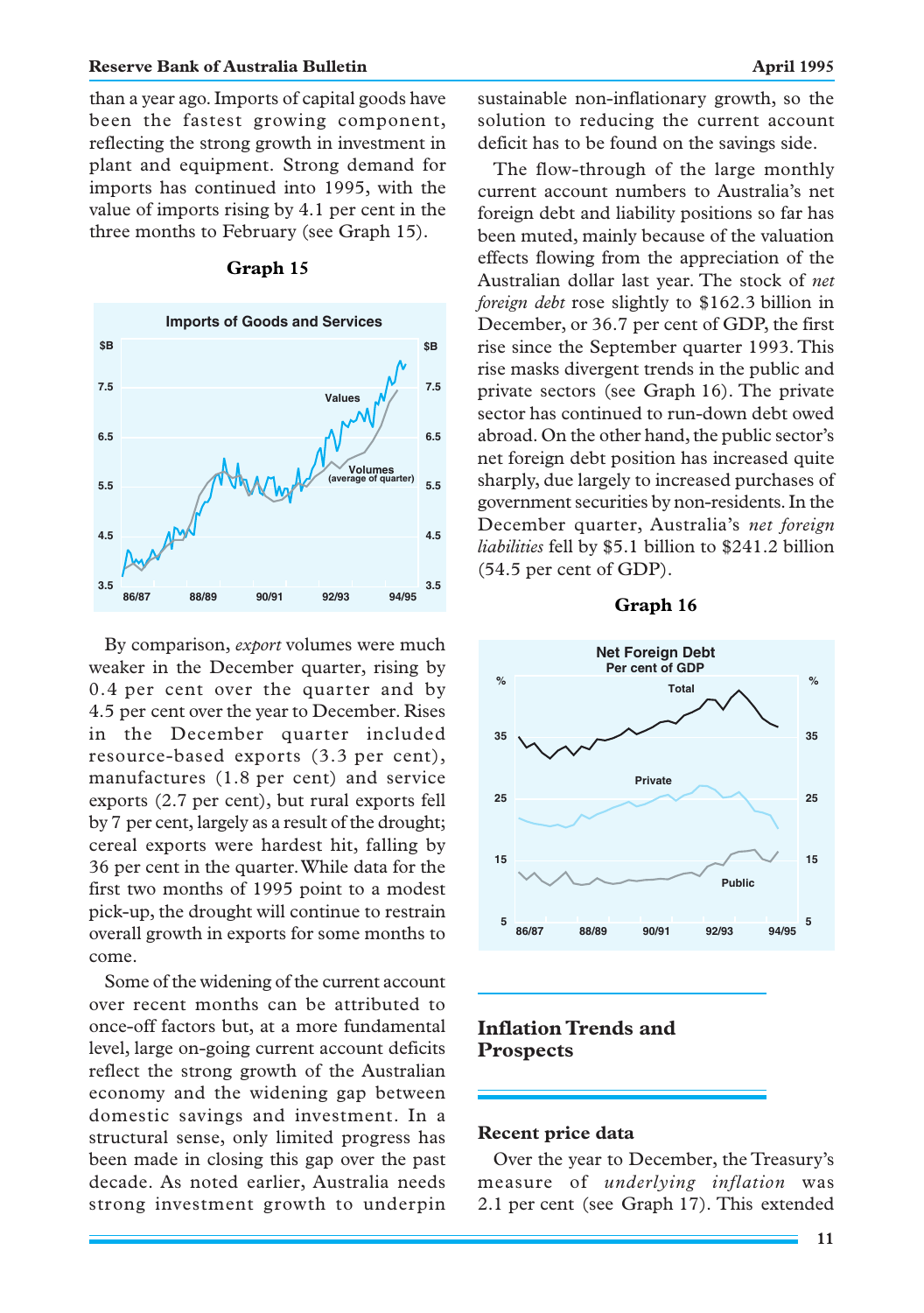the period in which underlying inflation has been around 2 per cent to around three and a half years. The 'headline' inflation rate, as given by the Consumer Price Index (CPI), increased to 2.5 per cent over the year to December, from 1.9 per cent in September. The latter increase reflects mostly the partial impact of higher mortgage interest costs resulting from the tightening of monetary policy in the second half of 1994.

#### **Graph 17**



Data on prices released since the December quarter CPI do not indicate any widespread acceleration in price increases, but they continue to suggest emerging pressures in a couple of areas. In the manufacturing industry, input and output prices rose strongly in the three months to January. The price of *inputs* used in manufacturing (excluding petrol) rose at an annual rate of 3.9 per cent, mainly driven by a sizeable increase in the price of home-produced materials.

Manufacturing *output* prices (excluding petrol) increased by 0.6 per cent in January, their largest monthly increase in over four years; they rose at an annual rate of 4.3 per cent in the three months to January (see Graph 18). Prices for food and base metals (which make up about 40 per cent of the index) accounted for the bulk of this acceleration; increases in 'other' manufacturing output prices have not picked up appreciably. Food prices, however, are likely to rise further. Live-animal prices, in



particular, could rise once herd rebuilding gets underway; ABARE predicts that beef prices could increase by as much as 20 per cent this year, given a return to more normal seasonal conditions; lamb prices are estimated to increase by around 40 per cent in 1995. Oil prices, which have crept higher in the first few months of 1995, are forecast to remain fairly steady.

The prices of construction materials have continued to rise in recent months, in spite of the downturn in housing activity. In the three months to January, the price of materials used in housing increased at an annual rate of 3.7 per cent and the price of materials used in other building increased at an annual rate of 3.2 per cent. A number of price measures is presented in Table 3.

Since its recent December peak, the TWI has depreciated by 11 per cent (see the section on Financial Markets for more details), putting upward pressure on wholesale import prices. The Import Price Index increased by 0.6 per cent in January, winding back part of the sizeable fall in import prices recorded in the second half of 1994 when the exchange rate was higher. The data for February and March are likely to show further increases.

The pass-through of exchange rate movements to prices of goods 'on the shelves' takes time – a couple of years or more,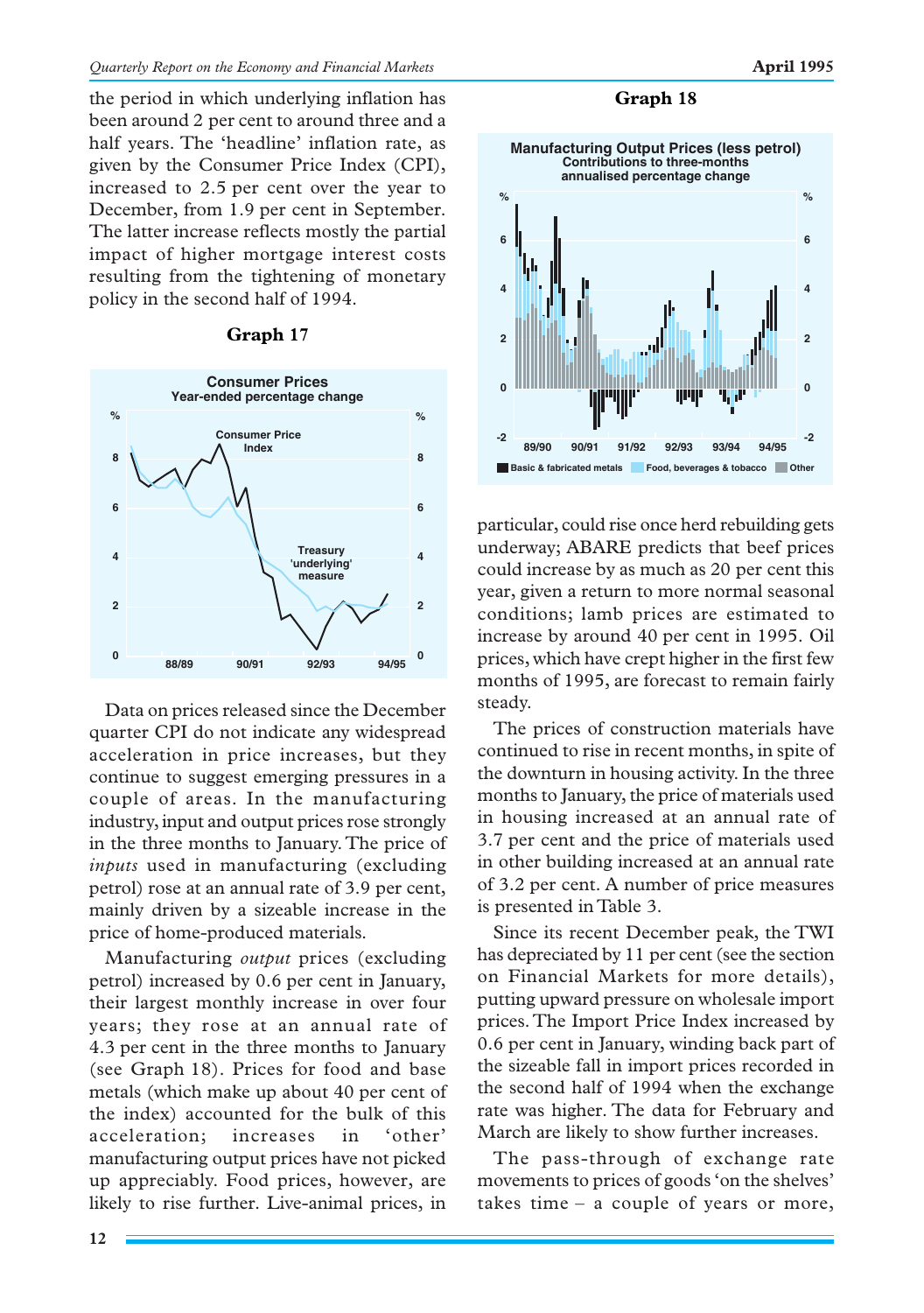(Percentage change over year to period shown)

|                                                  | Dec 1992 | Dec 1993 | Dec 1994 | Latest three<br>months<br>(annualised) |                 |
|--------------------------------------------------|----------|----------|----------|----------------------------------------|-----------------|
| <b>Consumer Prices</b>                           |          |          |          |                                        |                 |
| Consumer Price Index                             | 0.3      | 1.9      | 2.5      | 3.3                                    | Dec 1994        |
| Treasury underlying measure                      | 1.9      | 2.1      | 2.1      | 2.1                                    | Dec 1994        |
| Private consumption deflator                     | 1.6      | 2.1      | 1.2      | 0.4                                    | Dec 1994        |
| <b>Producer Prices</b>                           |          |          |          |                                        |                 |
| Manufacturing input prices<br>(excl. petroleum)  | 6.2      | 1.7      | 1.7      | 3.9                                    | Jan 1995        |
| of which:                                        |          |          |          |                                        |                 |
| domestic                                         | 6.0      | 0.4      | 3.4      | 4.4                                    | Jan 1995        |
| imported                                         | 6.2      | 3.7      | $-0.6$   | 2.8                                    | <b>Jan 1995</b> |
| Manufacturing output prices<br>(excl. petroleum) | 2.1      | 1.8      | 2.1      | 4.3                                    | Jan 1995        |
| House-building materials prices                  | 1.6      | 5.4      | 3.4      | 3.7                                    | Jan 1995        |
| Other building materials prices                  | $-0.1$   | 1.4      | 2.8      | 3.2                                    | Jan 1995        |
| <b>Import Prices</b>                             |          |          |          |                                        |                 |
| Import price index                               | 9.9      | 3.6      | $-5.6$   | $-6.0$                                 | Jan 1995        |
| Imported items in CPI                            | 0.4      | 3.5      | 2.2      | 5.6                                    | Dec 1994        |
| <b>Nominal Labour Costs</b>                      |          |          |          |                                        |                 |
| Average weekly earnings                          | 0.6      | 3.5      | 3.8      | 3.2                                    | Nov 1994        |
| Ordinary-time earnings                           | 1.4      | 3.0      | 4.1      | 5.9                                    | Nov 1994        |

depending on the stage of the economic cycle. In 1992/93, for example, when the Australian dollar depreciated by about 10 per cent and the economy was weak, there was little apparent effect on final prices. In different circumstances, with the economy now growing more strongly, the pass-through effects of any sustained depreciation are likely to be more pronounced.

Indicators of capacity utilisation overall are a good deal higher than a year ago, although they seem to have stabilised for the moment. In the *ACCI-Westpac* survey of the manufacturing sector, where both growth and investment have been stronger than in most other industries, capacity utilisation fell slightly in the March quarter, although it remains quite high compared with historical trends. A slowing of output growth, together with continuing investment, will be needed to prevent utilisation rates moving well into the range which would increase inflation.

#### **Wages and the labour market**

*Employment* growth remains strong. Total employment rose by 78,700 in the March quarter, slightly higher than the 60,300 jobs created in the December quarter. The large increase in full-time employment in the quarter (up by 56,900) followed several months of apparent weakness in the second half of 1994 (see Graph 19). The latest industry breakdown shows that the increase in employment between November 1994 and February 1995 was mixed; total employment growth was strongest in manufacturing, while on-going restructuring in government-related areas most likely accounts for the fall in employment recorded for utilities, public administration and defence. Increases in full-time employment were broadly based, but in many industries the expansion in full-time employment was accompanied by a decline in part-time employment.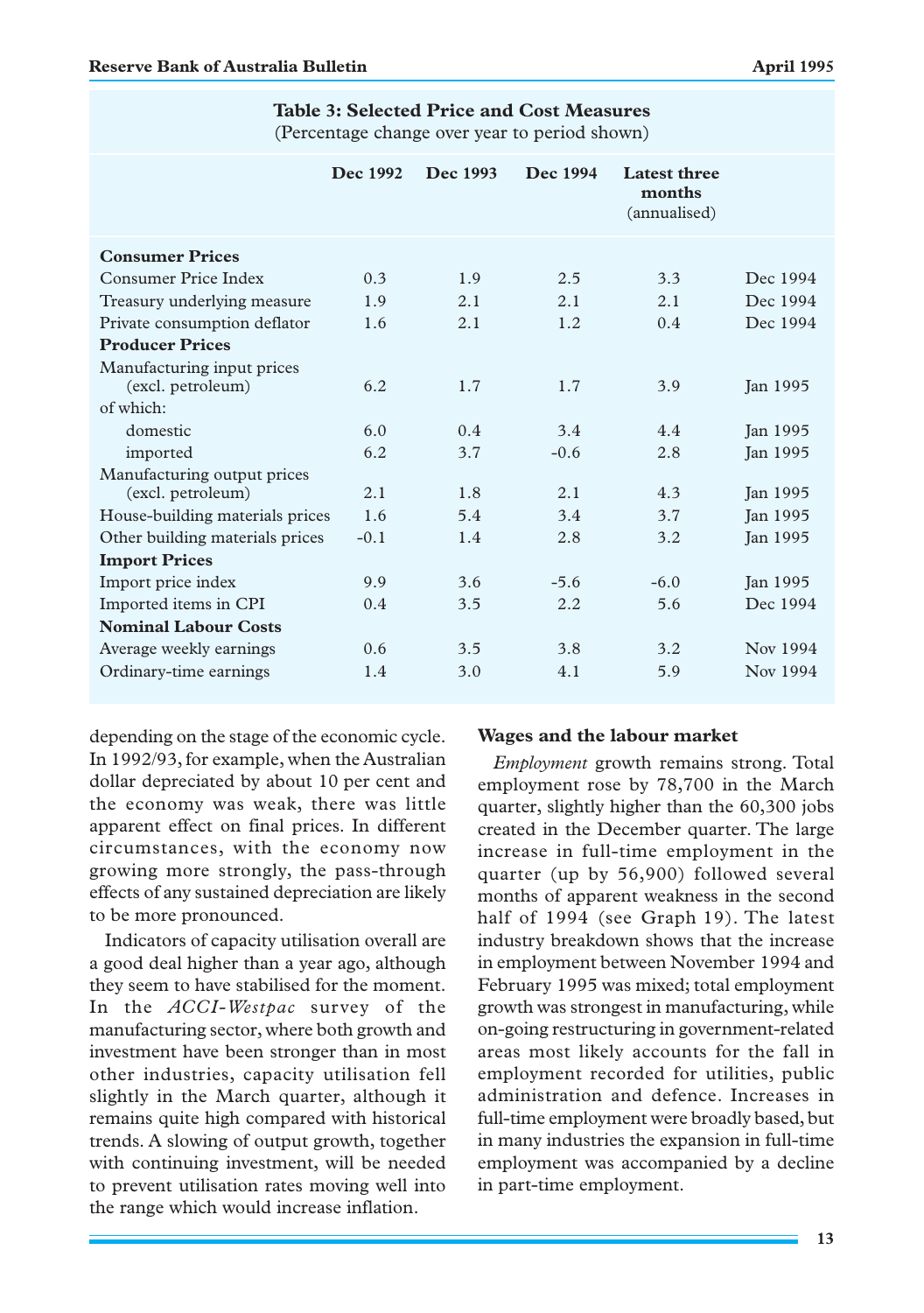

The strong growth in employment over the past year has reduced the rate of *unemployment* more rapidly than had been expected a year ago. It was 8.7 per cent in March, down from 8.9 per cent in December and 10.3 per cent a year ago. Expanded employment opportunities have seen the labour force participation rate begin to rise, to 63.4 per cent in March, compared with 62.8 per cent a year earlier. Rises in female participation, to date, have been stronger than those for males, which appear consistent with previous cycles.

*Long-term unemployment* fell by around 33,000 in the three months to February, and has fallen by around 100,000 since its peak in November 1993. Despite remaining at historically high levels, long-term unemployment as a proportion of total unemployment is also starting to fall. This suggests that current employment gains are accruing more than proportionately to the long-term unemployed. It is not yet clear whether this fall in long-term unemployment is 'definitional' rather than substantial: many *Working Nation* labour-market programs provide for a period of employment, with participants in these programs recorded in the statistics as departures from the category of long-term unemployed.

The gradual tightening of the labour market appears to be having an impact on *labour costs,* with recent data suggesting some pick-up in

**Graph 19 the rate of increase in wages. Average weekly** ordinary-time earnings (AWOTE) of full-time adults increased by 1.5 per cent (nsa) in the three months to November, bringing the increase over the year to 4.1 per cent, compared with the 3 per cent rate which had prevailed for most of the previous year. Average weekly earnings of all employees, which includes the effects of both overtime and the earnings of part-time, casual and junior employees, rose by 0.8 per cent in the three months to November (nsa), to be 3.8 per cent higher than a year earlier. In contrast to the situation over most of the past four years, private-sector earnings rose more rapidly than public-sector earnings, increasing by an estimated 43 /4 per cent over the year to November (see Graph 20).

#### **Graph 20**



Data on the average annualised wage increases resulting from *enterprise bargaining* at the Federal level are also consistent with some pick-up in labour cost growth during 1994. Wage outcomes in the private sector increased from 3-4 per cent in 1993, to somewhere in the 4-5 per cent range in 1994. Salaries for managers and executives appear to have outpaced average earnings growth in 1994, as in most years over the past decade. The Cullen Egan Dell Quarterly Salary Review, for example, put growth of salaries for senior executives at  $5\frac{3}{4}$  per cent over the year to December 1994.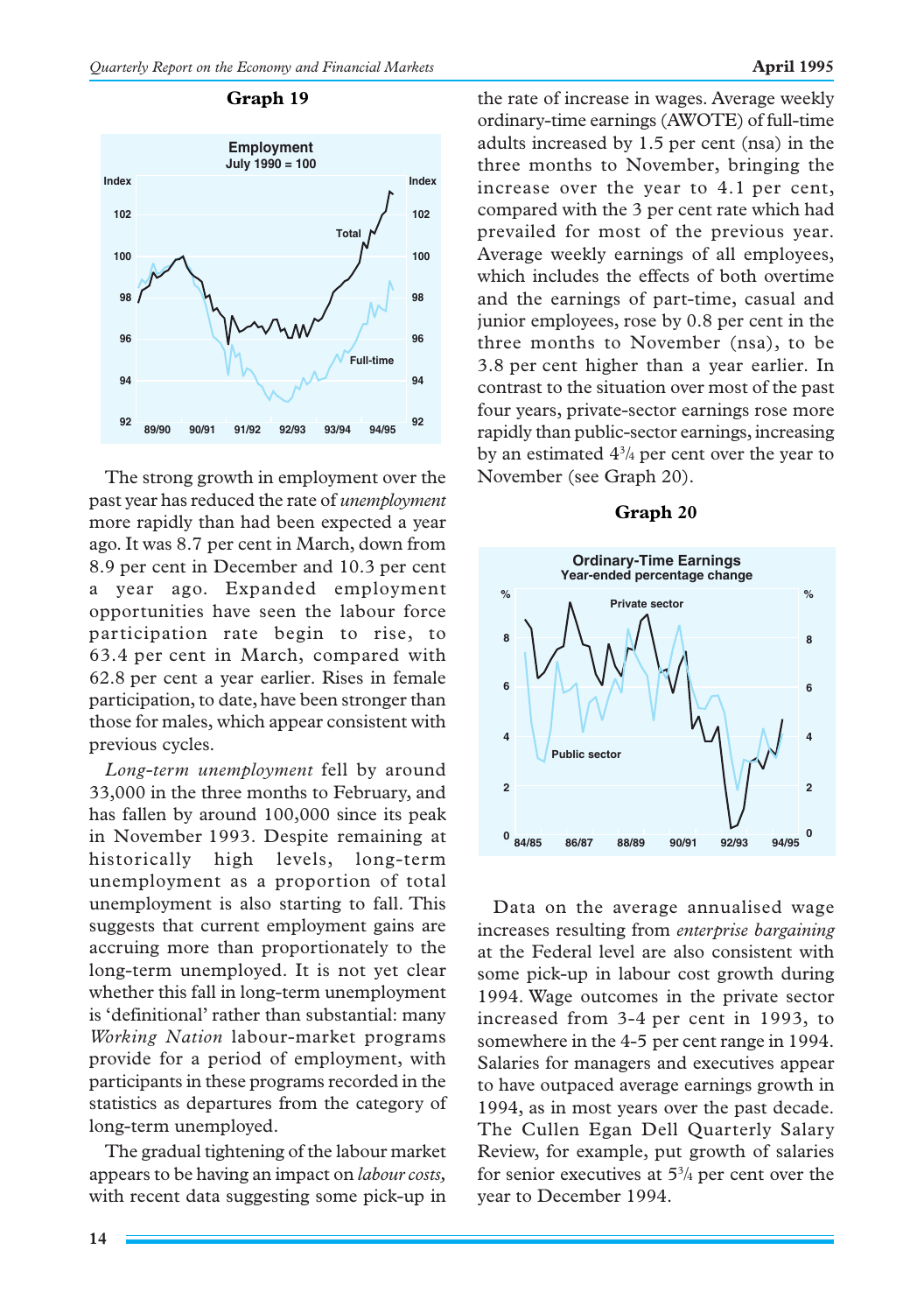#### **Reserve Bank of Australia Bulletin April 1995 April 1995**

Future trends in wage and salary costs will depend in part on labour market conditions. Data on *job vacancies*, often thought to be a leading indicator of employment, have been distinctly softer in recent months. The ABS series fell by 17.0 per cent in the three months to February, with the fall being concentrated in the private sector. The DEET measure of skilled vacancies fell by 9.0 per cent in the March quarter. The ANZ Bank's measure of job vacancies also fell in February and March. In each case, vacancies remain well above the levels of a year ago. The high levels of vacancies are consistent with continued employment growth, but suggest that the pace at which demand for labour is expanding might be somewhat slower than it has been over the past year. *Overtime hours worked* also fell by 5.3 per cent in the three months to February, following a fall of 3.2 per cent in the previous period.

# **Inflation expectations**

There is further evidence of inflationary pressure in survey and expectations data. According to the *ACCI-Westpac*survey, the net balance of manufacturing firms reporting an increase in unit labour costs rose strongly again in the March quarter (see Graph 21). Moreover, many firms expect costs to increase further in the June quarter. In terms of selling prices, a net balance of 20 per cent recorded an increase in selling prices in the March quarter. A net balance of 32 per cent predict a rise in the June quarter; the increases are expected to be highest in the paper, chemicals, petroleum and coal products industries. A majority of firms – 55 per cent – still reported no change in selling prices, although this is well down on the 69 per cent reporting no change in December.

*Forecasts* published in March by Consensus Economics Inc. for CPI inflation in 1995 were 4.2 per cent, more than half a percentage point higher than the expectations held six months ago. The average forecast for CPI inflation in 1996 is 4.1 per cent. These increases mostly reflect expectations about the impact of higher mortgage interest costs on the CPI. The present pick-up in *underlying* inflation is expected to be more moderate.

#### **Graph 21**



*Consumers' expectations* about inflation, as gauged by the Melbourne Institute measure, have changed little. The median expectation in the sample fell to 4.6 per cent in March from 5.3 per cent in February and 5.1 per cent in January. This measure of inflation expectations has generally fluctuated between 4 and 5 per cent for the last two and a half years.

#### **Outlook**

During 1995, both the underlying and headline inflation rates will increase. The underlying rate of inflation is expected to move upwards – and could rise above 3 per cent – during 1995, as a result of stronger demand conditions, increasing wage and salary costs, and higher raw material input prices. The recent depreciation of the Australian dollar, if it were to be sustained, would also add, over time, to underlying inflation.

The impact of rising interest rates in the second half of 1994 will amplify the increase in the headline CPI, taking it into the 3-4 per cent range in the year to the March quarter. By reflecting in higher inflation the effects of actions designed to reduce inflationary pressures, the headline CPI disqualifies itself as a reliable guide to inflationary pressures in the economy.

Prospective developments on inflation owe more to the inherent dynamics of the business cycle than they do to any loss of resolve on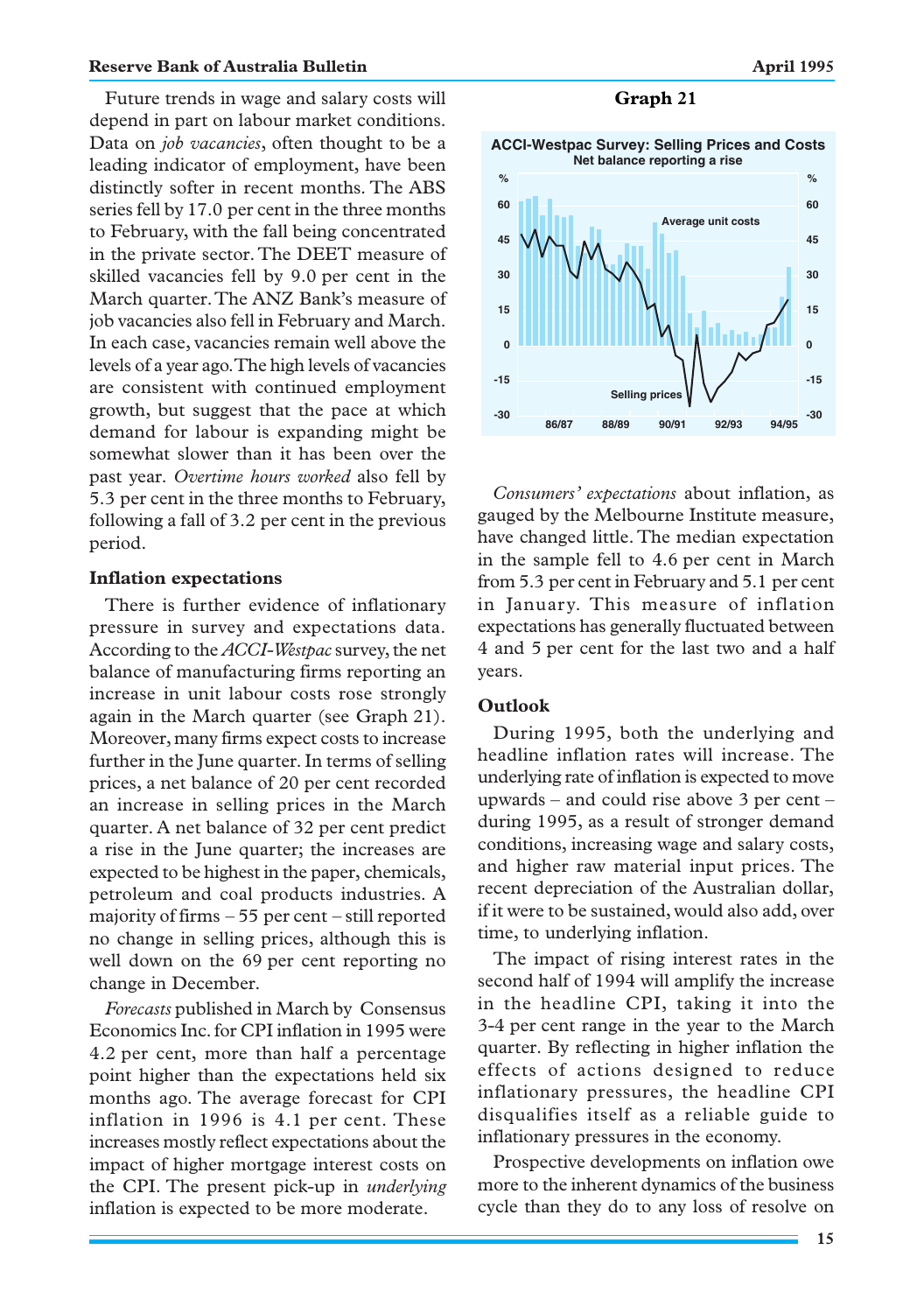the part of the authorities to maintain low inflation. This cyclical variation in inflation, as well as the fairly wide margin of uncertainty around forecasts of inflation, are among the reasons why the Bank has eschewed a narrow, hard-edged inflation target, preferring instead to focus on keeping the average rate of underlying inflation to 2 to 3 per cent over a run of years. Monetary policy will continue to be directed towards maintaining that outcome.

# **Financial Markets**

Views in international financial markets about the prospects for the Australian dollar and Australian assets took a turn for the worse in the March quarter. This was particularly the case in the *foreign exchange market*, with the Australian dollar falling throughout the March quarter against a weakening US dollar, resulting in a more marked fall in trade-weighted terms. These developments reflected a combination of domestic and international factors. The former included the deterioration in prospects for the current account, and uncertainties about possible adjustments of fiscal and monetary policies. Concerns of these kinds were heightened by the crisis in Mexico which caused international investors to become more cautious about countries relying heavily on foreign capital, as well as raising additional doubts about the outlook for the US economy and causing a levelling out in commodity prices. Both sets of factors – domestic and international – will continue to exert strong influences over movements in local exchange rates and interest rates.

By early April, the Australian dollar had fallen by 11 per cent in trade-weighted terms from its peak in late December, and by 5 per cent against the weaker US dollar (see Graph 22). In trade-weighted terms, the currency was 7 per cent above the historical low recorded in September 1993 (see Graph 23).

**Graph 22**







Similar forces operated to dampen sentiment in the *bond market*. The yield on 10-year bonds generally traded in the range of 10.0 per cent to 10.5 per cent during the quarter, before dipping under 10 per cent on the back of weaker-than-expected national accounts data. There was little net change over the quarter in contrast to the rallies in many overseas bond markets (see Graph 24). Ten-year bond yields in the US fell by 0.7 of a percentage point to 7.1 per cent in early April, while in Japan and Germany they fell by 1.1 per cent and 0.6 per cent respectively. The spread between Australian 10-year bonds and their US counterparts increased by about 0.5 of a percentage point, to over 2.5 percentage points.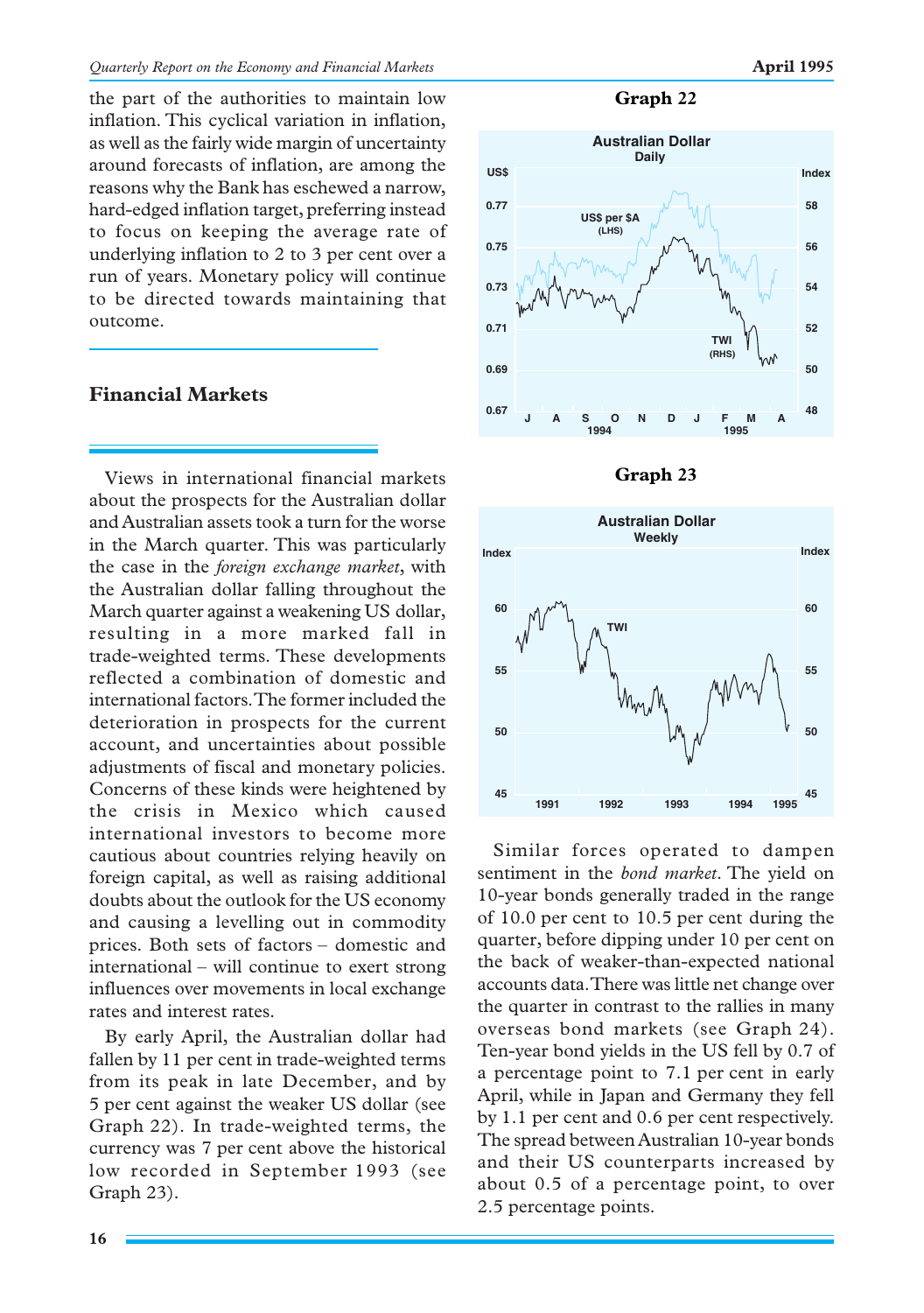

Australian *share prices* fell marginally over the quarter. In the past, the Australian share market has tended to follow the US market, but in the latest quarter it did not do so; US share prices rose strongly over the quarter (8 per cent) to reach new record highs. A stronger tone was, however, evident in Australian markets in the first week of April.

The implications of these developments need to be assessed in the international context in which they occurred. In the case of the exchange rate, part of the fall in trade-weighted terms could be explained by the weakness of the US dollar on world markets. The Australian dollar tends to be viewed as part of a 'dollar bloc' of currencies and more often than not moves in the same direction as the US dollar. The latter fell by 11 per cent against the deutschemark and 13 per cent against the yen over the quarter. Some of this fall was attributable to the growing view that the US economy was slowing and that the rise in official interest rates had run its course following the tightening in early February.

Other factors also appear to have influenced the decline in the US dollar, including a flight into deutschemarks from other European currencies, reflecting concerns about the economic and political situation in some of these countries. This prompted a re-alignment in the European Exchange Rate Mechanism, with Spain devaluing by 7 per cent and Portugal by 3.5 per cent. The British pound and the Italian lira, which had withdrawn from the ERM a couple of years ago, fell to new lows against the deutschemark. The fall in the US dollar exchange rate against the yen partly reflected increased caution on the part of Japanese investors, which reduced their appetite for non-yen investments. This tendency was reinforced by balance sheet adjustments ahead of the end of the Japanese fiscal year on 31 March.

While part of the fall in the Australian dollar in TWI terms reflects these various influences on the US dollar, part also clearly reflected concerns specific to Australia. Other currencies which often move in tandem with the Australian dollar – namely, the New Zealand dollar and the Canadian dollar – were stronger during the quarter; in both cases, they were underpinned by further rises in official interest rates. In the case of the bond market, yields fell not only in the three major countries, but also in all others except Italy, Spain and Sweden. Of more direct relevance to Australia, yields in Canada and New Zealand fell sharply to 8.5 per cent and 7.9 per cent respectively by early April.

# **Monetary and credit growth**

Growth of *credit* outstanding to the private sector has been slightly lower over recent months than it was through much of 1994 (see Table 4). Total credit grew at an annual rate of around 7 per cent over the three months to February, compared with  $9^{1/2}$  per cent over the previous three months. Growth over the year to February was around 10 per cent.

This growth in total credit masks divergent trends in its components (see Graph 25). Growth in *housing* credit has slowed from annual rates of around 25 per cent in mid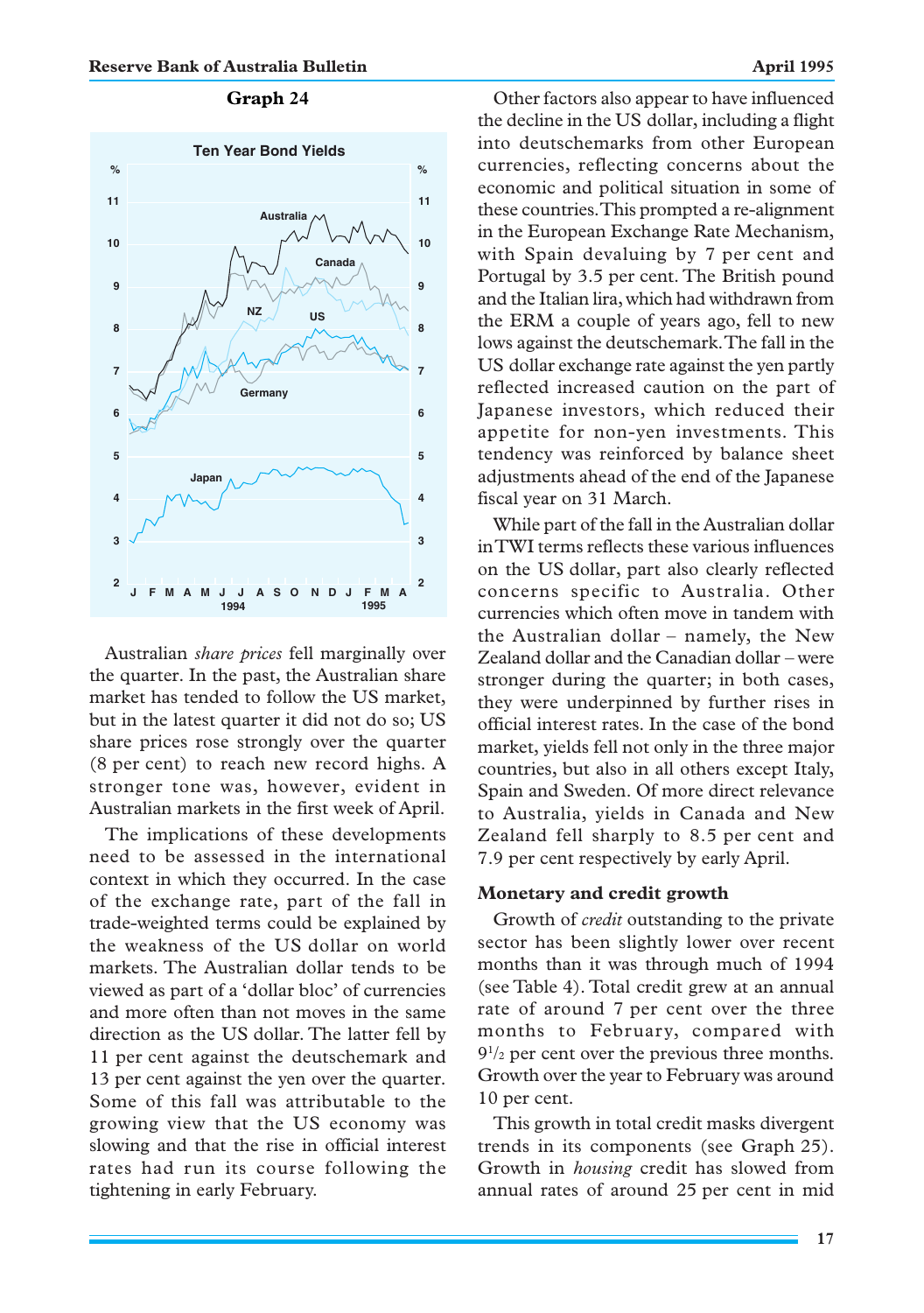| Table 4: Growth in Financial Aggregates*<br>(Annual percentage rates) |                                                    |                                  |                                  |                                   |  |
|-----------------------------------------------------------------------|----------------------------------------------------|----------------------------------|----------------------------------|-----------------------------------|--|
|                                                                       | 6 months to:<br><b>Aug 1994</b><br><b>Feb 1995</b> |                                  | 3 months to:<br><b>Nov 1994</b>  | <b>Feb 1995</b>                   |  |
| Credit<br>- housing<br>- personal<br>- business<br><b>Broad Money</b> | 11.5<br>25.6<br>7.2<br>3.5<br>10.1                 | 8.3<br>15.7<br>8.4<br>3.1<br>6.4 | 9.4<br>17.2<br>6.1<br>4.7<br>8.7 | 7.2<br>14.2<br>10.7<br>1.5<br>4.2 |  |
| * Growth rates for all series are adjusted for series breaks.         |                                                    |                                  |                                  |                                   |  |

1994 to 14 per cent over the latest three months; this is consistent with the reduction in new lending approvals for housing. Growth in *personal* credit, on the other hand, has tended to pick up and was running at an annual rate of around 11 per cent over the three months to February, compared with 6 per cent over the three months to November. This is consistent with both robust consumer demand and a longer-term trend to higher levels of household indebtedness.

On the other hand, growth in *business* credit remains weak. The annualised rate of growth in business credit was less than 2 per cent over the three months to February. Broader measures of credit to business, which include borrowings from abroad, show even weaker growth. This is taken to reflect a preference



# **Graph 25**

among companies for funding their investment and other requirements from internal sources. Strong profit growth in recent years, combined with the balance-sheet restructuring begun in the early 1990s, has meant that many firms have sufficient internal funds to meet their expansion plans. Business analysts forecast that balance-sheet restructuring has not yet run its course, with strong profits expected to allow many firms to reduce further their debt levels in 1995/96. In this event, therefore, any continued weakness in business credit statistics would not necessarily infer a deterioration in business conditions.

A similar phenomenon appears to lie behind the slightly lower growth of *broad money* compared with credit over the past year (see Graph 26). The build-up in capital positions of intermediaries, particularly banks, helped by strong profit performances, has meant that growth in credit to the private sector extended by intermediaries has been funded to an increasing extent by shareholders' funds, rather than deposits. As a consequence, the broad monetary aggregates, which are made up predominantly of the deposit liabilities of intermediaries have, on average, grown somewhat more slowly than has credit. Monetary growth has followed the same broad pattern as credit, however: it has eased in recent months after a period of strong growth in the earlier part of 1994. Growth in M1 has slowed quite sharply from very high rates seen over several years. This reflects two factors: